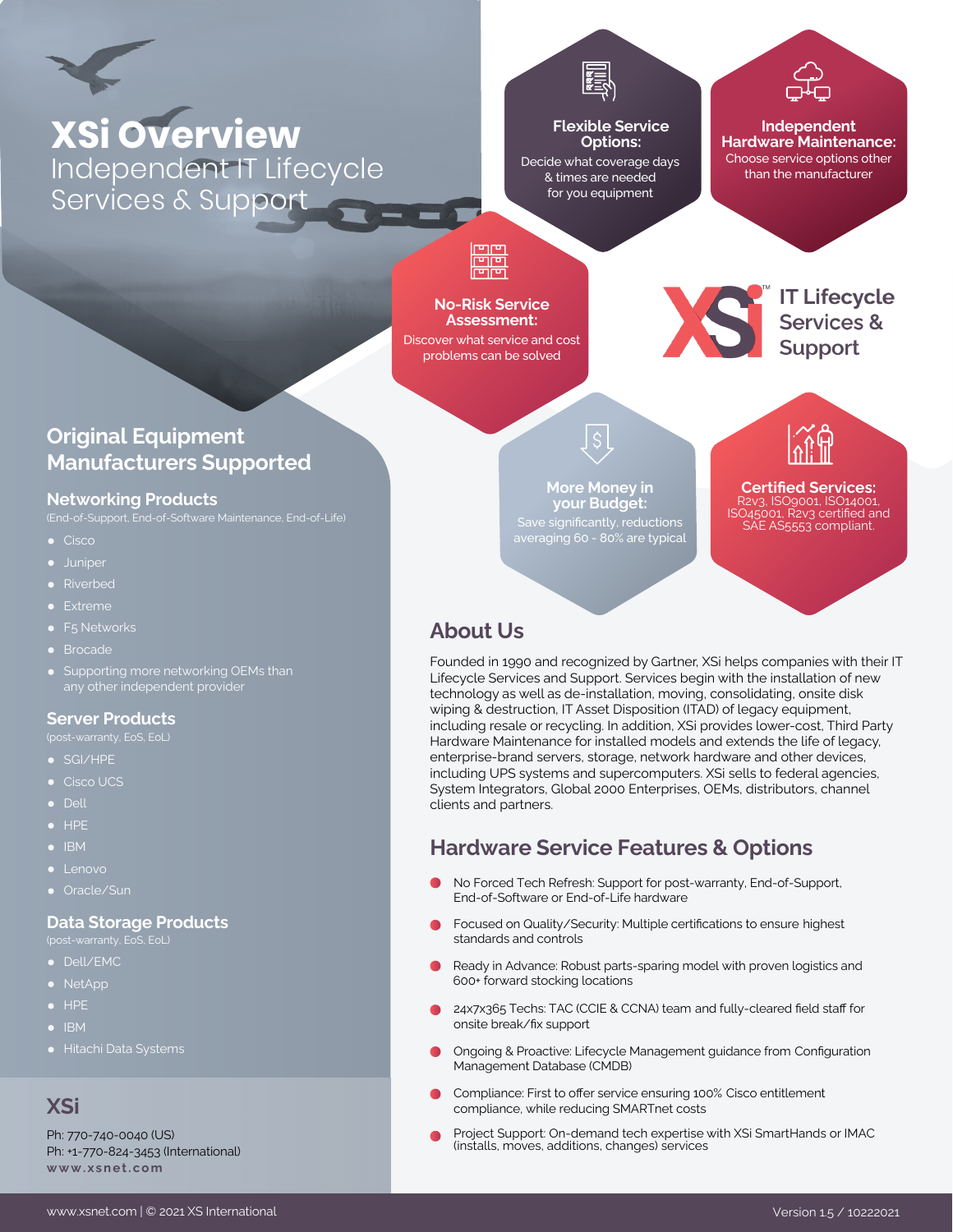

## **Benefits of XSi Independent Support to Your Team**

- IT Procurement can proactively drive down OpEx AND reduce CapEx providing more control of your money.
- Post-warranty assets have often reached "stable state," and IT staff can dedicate more time to key business drivers, as opposed to chasing the bugs of new data center hardware.
- Critical vs. Non-Critical Assessments create the cost-saving rationale for, and the ability to quantify the value of choosing pre-owned servers, storage, and networking assets.
- Having any post-warranty hardware creates the cost-saving rationale for, and the ability to quantify OpEx savings by using an Independent Support Provider.
- Not all expensive tech refreshes are mandatory. Instead, you have the luxury of keeping older hardware for as long as it operates, or is of value within your unique environment!

## **Networking Hardware Maintenance**

To View a Complete Products Supported List, **[Click Here](https://www.xsnet.com/networking-maintenance/#network-devices-supported)** to view an up-to-date list at our website. With guidance from XSi tech experts, and an asset assessment, a collaborative process helps identify networking hardware that can be moved to lower-cost, independent maintenance from Xsi.

- 24x7x365 access to XSi AdvancedTAC<sup>SM</sup> OEM-certified (Original Equipment Manufacturer) technicians.
- No-Wait-Service<sup>SM</sup> support coverage guarantee for assets awaiting a formal addition to the contract.
- IT Asset Management Best-Practice Leadership

## **Server & Storage Hardware Maintenance**

To View a Complete Products Supported List, **[Click Here](https://www.xsnet.com/server-maintenance/#server-systems-supported)** to view an up-to-date list of servers supported or **[Click Here](https://www.xsnet.com/data-storage-maintenance/#storage-devices-supported)** to view an up-to-date list of storage devices supported. Which hardware assets are eligible for XSi independent support? Certainly, any hardware that has reached or about to reach announced EoL/EoSL or EoS milestone dates are perfect for lower-cost XSi support. However in many instances, most hardware that have reached post-warranty status and are in or near "stable state (with respects to patch updates)," may also be eligible for XSi maintenance.

- 24x7x365 Call Center (US-based) and incident ticket portal.
- Multi-OEM trained, cleared field engineers backed by L3/L4 tech expertise.
- No-Wait-Service<sup>SM</sup> support coverage guarantee for assets awaiting a formal addition to the contract.
- IT Asset Management Best-Practice Leadership.

## **Additional IT Lifecycle & Professional Services**

In addition to independent hardware maintenance, XSi also provides:

- Global ITAD Service IT Asset Disposition, for data center assets or End-User Compute. End-to-end support in North America, EMEA, LATAM & APAC.
- SmartHands– an as-needed, on-demand access to globally deployed tech support model for special projects, often more complicated than IMAC projects.
- IMAC Short project work involving hardware Installs, Moves, Adds & Changes.
- Data Center Relocations or Hardware Asset Relocations.
- Cisco Lifecycle & Asset Assurance A support model that maximizes maintenance savings, asset management simplification and 100% entitlement compliance.